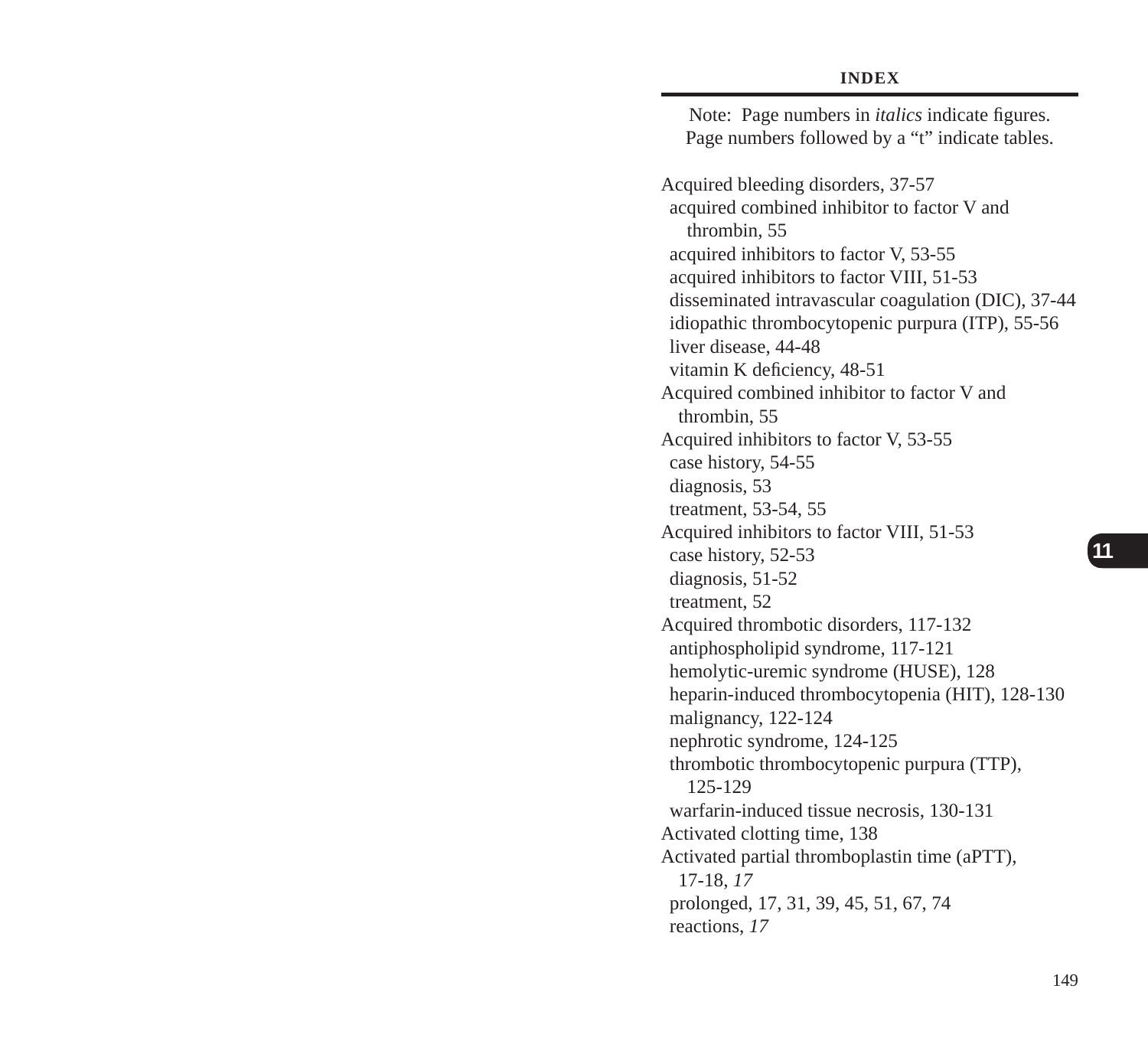Activated partial thromboplastin time (aPTT) *(continued)* in tests for anticoagulant drugs, 137-138 in tests for coagulation factors, 31 Activated protein C (APC), 33, 34, 104 Activated protein C resistance (APCR) test, 34, 104 ADAMTS 13 enzyme, 79, 126, 127 Adenosine diphosphate (ADP), 9 Alpha 1-antitrypsin, 96 Alpha 2-antiplasmin, 13, 44. See also *Antiplasmin defi ciency* Alpha 2 macroglobulin, 13, 96 Alpha angle, 20 Antibiotics, 53 Antibodies to phospholipids, 117-121 Anticoagulant therapy, 133-145 anticoagulant drugs, 136-144 apixaban (Eliquis), 142-143 dabigatran (Pradaxa), 141 fondaparinux (Arixtra), 139-141 heparin, 136-138 Low Molecular Weight Heparin (LMWH), 138-139 rivaroxaban (Xarelto), 142 warfarin, 143-144 platelet inhibitory drugs, 133-136 aspirin, 133-134 clopidogrel (Plavix), 135-136 prasugrel (Effient), 136 Antihemophiliac globulin. See *Factor VIII.* Antiphospholipid syndrome, 117-121 case histories, 119-121 diagnosis, 118 treatment, 118-119 Antiplasmin deficiency, 76-77 Antithrombin (AT), 12, 13, 91 action mechanisms, 13, 91, 92 congenital deficiencies of, 14, 91-95 heparin and, 91, 92

Antithrombin (AT) *(continued)* measurement of, 92, 93 newborns, levels in, 92 test for, 33 Antithrombin (AT) deficiency, 91-95 case histories, 93-95 complete deficiency as incompatible with life, 13, 92 diagnosis, 93 thrombotic disease risk and, 14, 91 treatment, 95 APCR test, 34, 104 Apixaban (Eliquis), 142-143 aPTT. See *Activated partial thromboplastin time.* Arachidonic acid, 9-12, 29 Argatroban, 15, 18 Arixtra. See *Fondaparinux.* Aspirin, 29, 133-134 action mechanism, 133 dosage, 133 monitoring, 133-134 AspirinWorks®, 134 AT/AT III. See *Antithrombin (AT).* Bernard-Soulier syndrome, 29, 87-88 Beta 2-glycoproten 1, antibodies to, 117 Bethesda Assay, 32 Bleeding disorders acquired, 37-57 congenital, 59-90 tests for coagulation factor defects/deficiencies, 30-32 tests involving the vascular phase, 29-30 Bleeding time, 19 C 1 inhibitor, 13 C4b-binding protein (C4BP), 13-14

CAMP (cyclic adenosine monophosphate), 12 inhibition of platelet aggregation, 14

150 151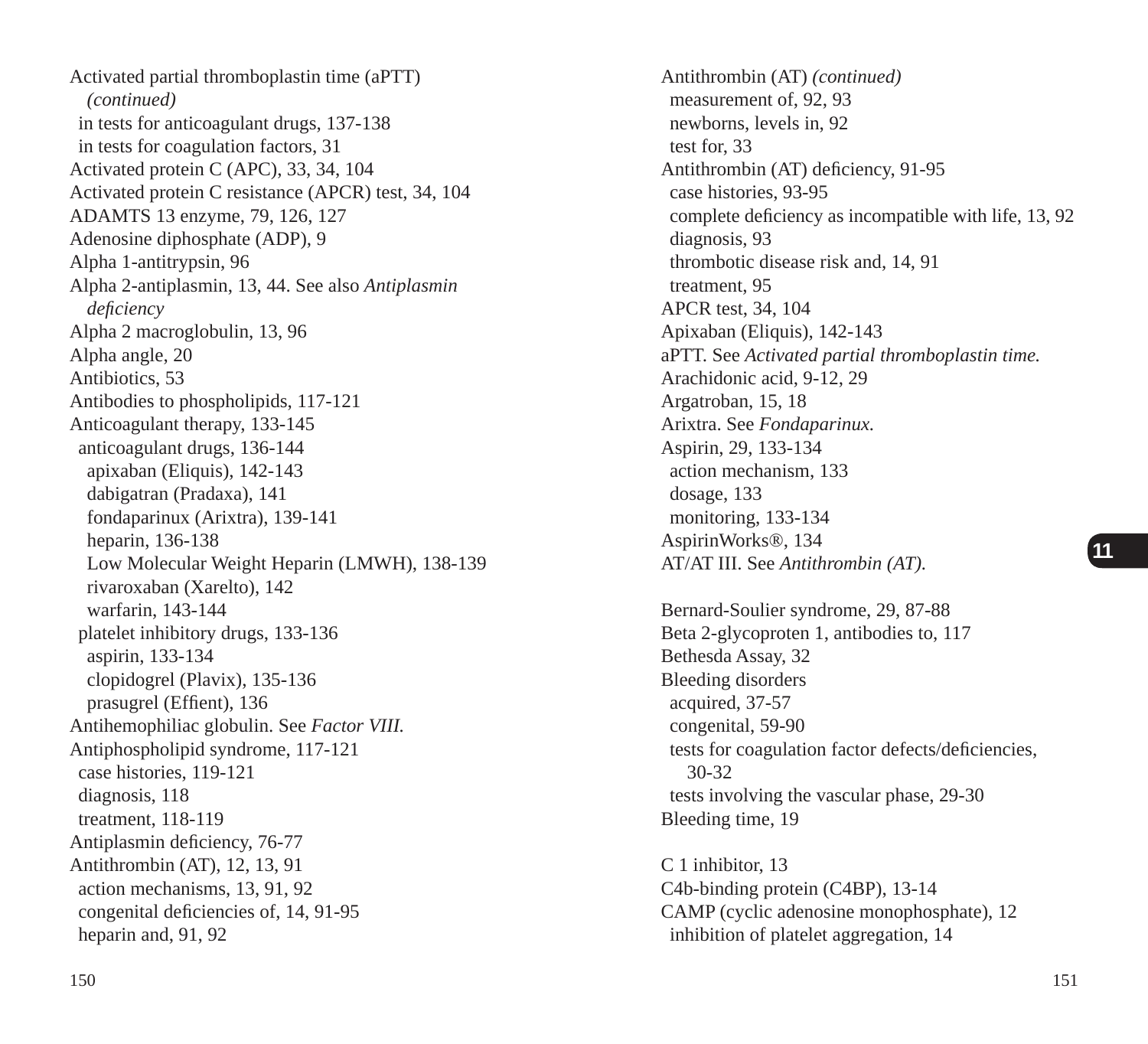Cardiolipin, 117, 118 Case histories antiphospholipid syndrome, 119-121 antithrombin (AT) deficiency, 93-95 application of basic screening tests, 22-28 disseminated intravascular coagulation (DIC), 40-44 dysfibrinogenemia, 109-111 factor V inhibitors, 54-55 factor V Leiden, 105-106 factor VII deficiency, 69-70 factor VIII deficiency, 62-63 factor VIII inhibitors, 52-53 factor IX deficiency,  $63-64$ factor  $X$  deficiency, 65-67 factor XII deficiency, 112-113 factor XIII deficiency, 72-74 fibrinogen deficiency, 75-76 hemophilias A and B, 62-64 heparin-induced thrombocytopenia (HIT), 130 hyperhomocysteinemia, 116 liver disease, 46-48 malignancy, 123-124 prekallikrein deficiency, 114 protein C deficiency, 97-98 protein S deficiency, 100-101 prothrombin 20210A, 107-108 thrombotic thrombocytopenic purpura (TTP), 127-128 vitamin K deficiency, 49-50 von Willebrand's disease, 84-85 Christmas factor. See *Factor IX.* Clopidogrel (Plavix), 29, 135-136 action mechanism, 135 adverse effects, 136 dosage, 135 monitoring, 135 Clot formation time (CFT), 20

Clotting. See *Coagulation; Hemostasis; Vascular phase.* Clotting time (CT), 15, 17, 20, 138 Coagulation, 9-14. See also *Anticoagulant therapy.* congenital bleeding disorders of, 59-78 downregulation of, 12-13 extrinsic pathway, 9 intrinsic pathway, 9 laboratory tests, 15-28 activated partial thromboplastin time (aPTT), 17-18, *17* application of basic tests, 22-28 Bethesda Assay for strength of coagulation factor inhibitor, 32 bleeding time, 19 case histories, 22-28 factor assays for factors VIII, IX, XI, and XII, 30-31 factor XIII assay, 31 fibrinogen measurement, 31-32 mixing tests, 18 platelet count, 18, 29 Platelet Function Analyzer, 19 prothrombin time (PT), 15-17, *16* reptilase time (RT), 32 specific factor assays, 30-31 thrombin time (TT), 15 thromboelastography/ometry, 19-21, *21* normal (overview), 1-14 pathway in normal hemostasis, 9, *10* physiologic regulation of, 12-14 Coagulation factors, 9, 11t. See also *specific factors*. alternative names of, 11t assays for, 30-32, 70-71 defect/deficiency assays, 30-32 deficiencies in, 59-74 half-lives and origins, 11t inhibitors of, 32, 51-55 measurements of activity, 16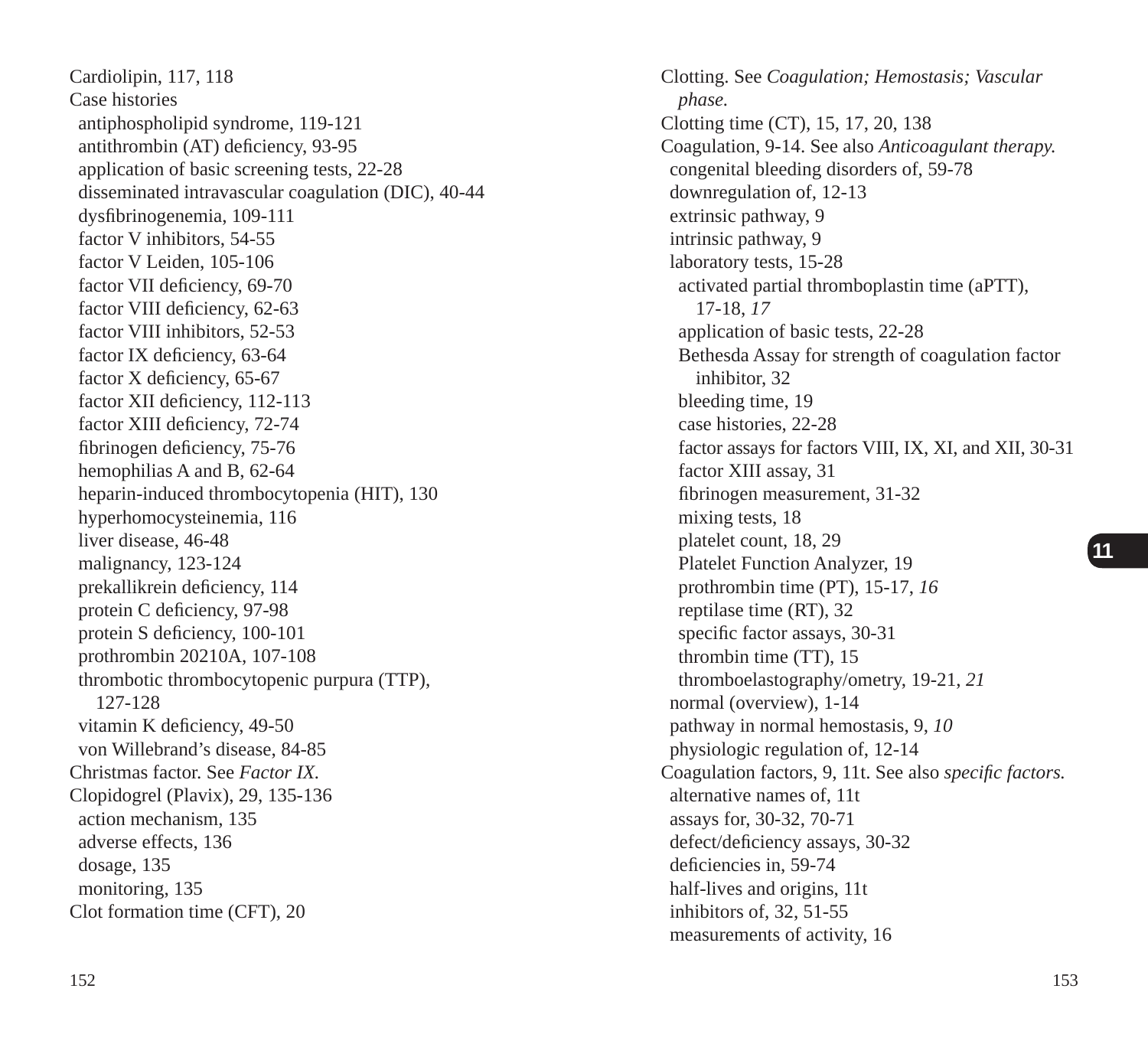Coagulation factors *(continued)* in normal hemostasis/coagulation, *10* production in liver, 11t, 44 specific assays for, 30-31 tissue factor, 9, *10* vitamin K-dependent, 44, 48, 65 Complete blood count (CBC), 18 Congenital bleeding disorders of coagulation, 59-78 antiplasmin deficiency, 76-77 factor II deficiency, 67-68 factor V deficiency, 68 factor VII deficiency, 69-70 factor VIII deficiency, 59-64 factor IX deficiency, 59-64 factor  $X$  deficiency, 65-67 factor XI deficiency, 64 factor XIII deficiency, 71-74 fibrinogen deficiency, 74-76 hemophilia A and B, 59-64 hemophilia C, 64 Congenital bleeding disorders of the vascular phase, 79-90 Bernard-Soulier syndrome, 87-88 Glanzmann's thrombasthenia, 85-86 platelet storage pool disease, 88-89 von Willebrand's disease, 79-85 Congenital thrombotic risk factors, 91-116 antithrombin (AT) deficiency, 14, 91-95 dysfibrinogenemia, 108-111 factor V Leiden, 103-106 factor XII deficiency, 111-113 hyperhomocysteinemia, 114-116 plasminogen deficiency, 101-102 prekallikrein deficiency (Fletcher Factor), 113-114 protein C deficiency, 14, 95-98 protein S deficiency, 14, 98-101 prothrombin 20210A (gene mutation), 106-108 Cyclic adenosine monophosphate. See *CAMP.*

D-Dimer, 12-13, 39 test for, 35-36 Dabigatran (Pradaxa), 141-142 action mechanism, 141 adverse effect, 142 dosage, 141 monitoring, 18, 141 DDAVP (desmopressin), 61, 85, 89 Deep vein thrombosis (DVT) diagnosis of, 13 Protein S deficiency and, 99 Desmopressin (DDAVP), 61, 85, 89 DIC. See *Disseminated intravascular coagulation.* Dilute Russell's viper venom time (dRVVT), 35 Disseminated intravascular coagulation (DIC), 37-44 case histories, 40-44 causes of, 37, 38t chronic vs acute, 37 differentiating from liver disease, 45-46 laboratory diagnosis of, 37-40 interpretation of tests, 39-40 selection of tests, 37-39 treatment and management, 40 DNA analysis, 34, 104 Dysfibrinogenemia, 108-111 Effient. See Prasugrel. Eliquis. See *Apixaban.* Endothelial cells, 12, 14 Factor I, 11t. See also *Fibrinogen.* Factor II, *10*, 11t. See also *Prothrombin.* Factor II deficiency, 67-68 Factor V, 68 assay for, 30 deficiency, 17, 68 half-life and origin, 11t

inhibitors of, 13, 53-55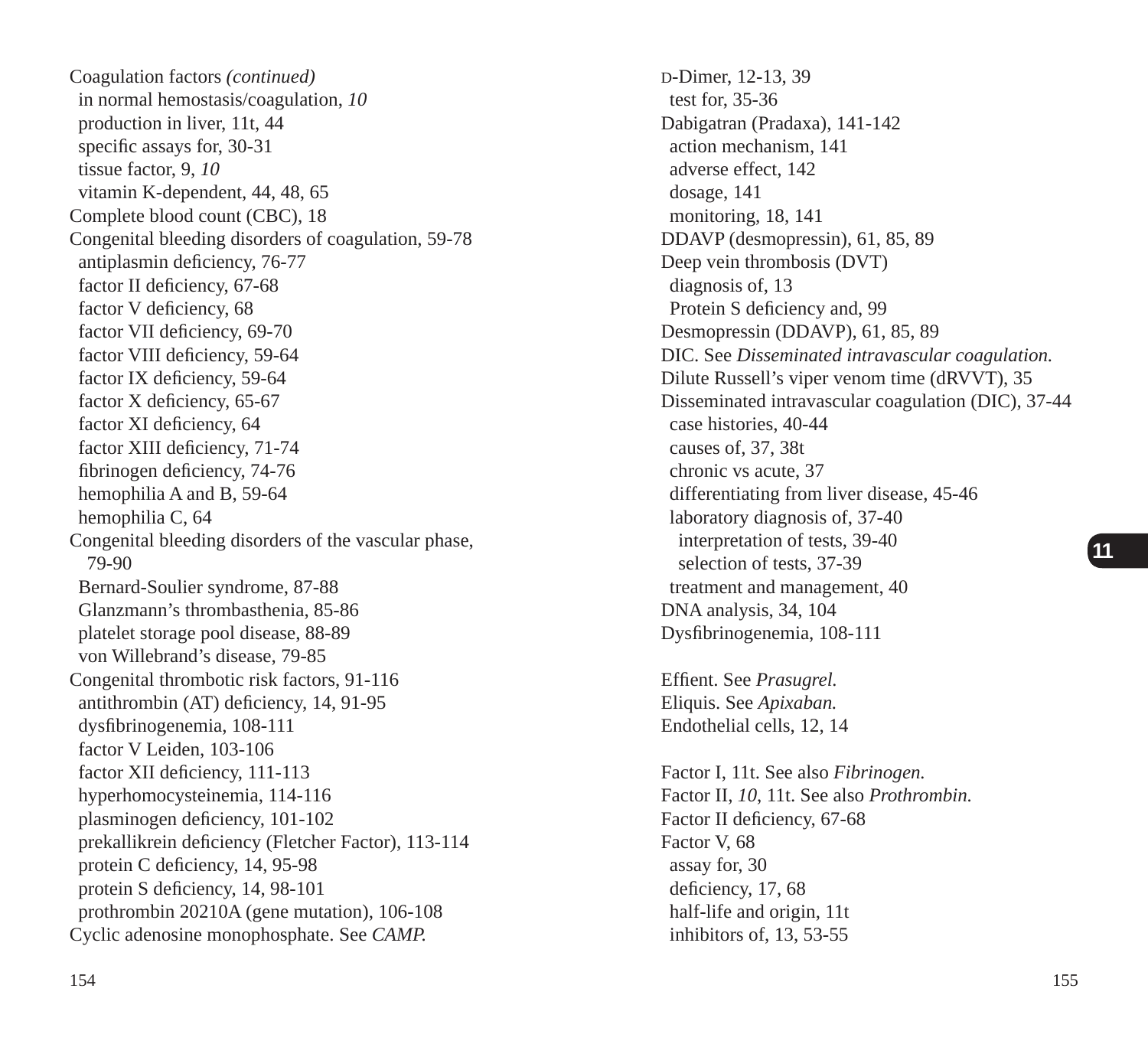Factor V Leiden, 34, 103-106 case history, 105-106 diagnosis, 104 laboratory test for, 34 in normal hemostasis/coagulation, *10* prevalence of, 103-104 treatment, 105 Factor VII acquired deficiency of, 17 activation of, 9, *10*, 15, *16* assay for, 30 deficiency, 69-70 half-life and origin, 11t in normal hemostasis/coagulation, *10* Factor VIII acquired inhibitors to, 51-53 assay for, 30-31, 81 deficiency (hemophilia A), 51, 59-64 half-life and origin, 11t in normal hemostasis/coagulation, *10* VIIIa, inhibitors of, 13 Factor IX assay for, 30-31 deficiency (hemophilia B), 59-64 half-life and origin, 11t, 61 in normal hemostasis/coagulation, *10* Factor X acquired deficiency of, 17 activation of, 15-16, *16*, 59, 65 antithrombin (AT) and, 92 assay for, 30 deficiency, 65-67 half-life and origin, 11t inhibition of, 13 in normal hemostasis/coagulation, *10* vitamin K and, 65

Factor XI assay for, 30-31 deficiency (hemophilia C, Rosenthal syndrome), 64 half-life and origin, 11t in normal hemostasis/coagulation, *10* Factor XII, 111 activation of, 9, *10*, 111 assay for, 30-31 deficiency, 111-113 half-life and origin, 11t in normal hemostasis/coagulation, *10* Factor XIII (fibrin stabilizing factor) assay for, 31 deficiency, 71-74 half-life and origin, 11t in normal hemostasis/coagulation, *10* Fibrin digestion/inhibition of, 12-13 fibrin/fibrinogen degradation product assay, 36 fibrin monomer test, 36 in normal hemostasis/coagulation, *10* Fibrin stabilizing factor. See *Factor XIII.* Fibrinogen (Factor I), 74, 108 abnormal forms of, 16, 108 conversion to fibrin, measurement of, 15 deficiency of, 15, 17, 74-76 acquired deficiency, 17 congenital deficiency, 74-76 dys fi brinogenemia, 108-111 fibrin/fibrinogen degradation product assay, 36 half-life and origin, 11t measurement of, 31-32 in normal hemostasis/coagulation, *10* prothrombin time and, 16 reduced levels of, 16 Fibrinogen degradation products (FDPs), 13 testing for, 36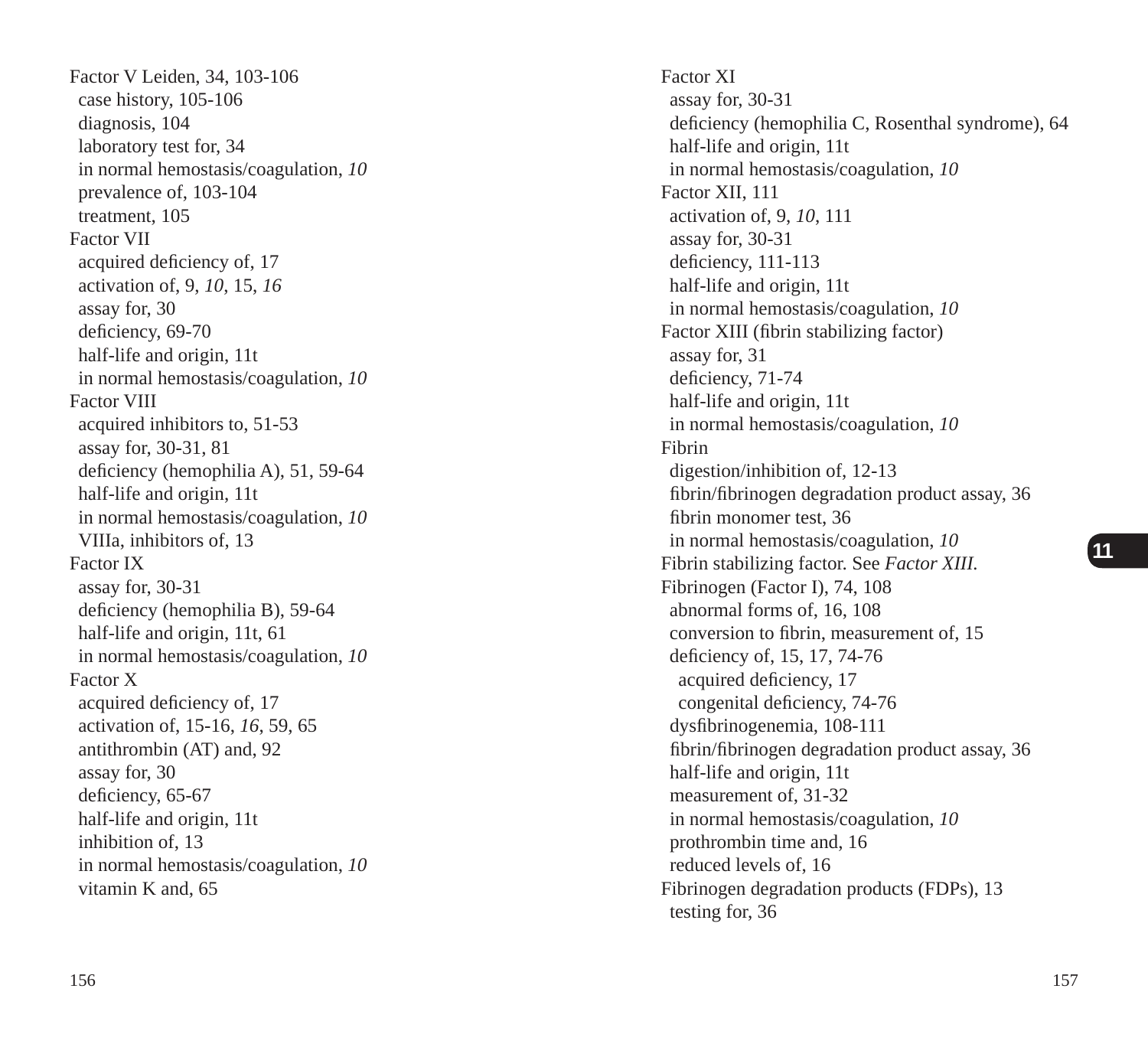Fibrinolytic system, 12, 13 inhibitors of, 13 Fitzgerald factor. See *High molecular weight kininogen.* Fletcher factor. See *Prekallikrein.* Fondaparinux (Arixtra), 139-141 action mechanism, 139 adverse effect, 140-141 dosage, 140 monitoring, 140

Gentamicin, 53 Glanzmann's thrombasthenia, 85-86 laboratory tests for, 86 PFA-100, 86 platelet aggregation, 29, 86

Hageman factor. See *Factor XII.* Hemolytic-uremic syndrome (HUS), 128 atypical, 128 Hemophilia A and B, 59-64 bleeding problems in, 60 case histories, 62-64 diagnosis, 60 factor VIII deficiency (hemophilia A), 51, 59 factor IX deficiency (hemophilia B), 59 in females, 59 gender and, 59 prevalence of, 59 treatment hemophilia A, 61 hemophilia B, 61-62 Hemophilia C (Rosenthal syndrome), 64 Hemostasis. See also *Coagulation; Vascular phase.* normal (overview), 1-14 specific laboratory tests of, 29-36

Heparin, 136-138 action mechanism, 137 adverse effects, 138 antithrombin (AT) and, 13, 91, 92 dosage, 137 Low Molecular Weight Heparin (LMWH), 138-139 monitoring, 137-138 activated clotting time, 138 aPTT, 137-138 specific heparin assay, 138 unfractionated (UFH), 15, 18 Heparin cofactor II, 102-103 Heparin-induced thrombocytopenia (HIT), 128-130, 138, 139 case history, 130 diagnosis, 129 treatment, 129-130 High molecular weight kininogen (HMWK), 110 half-life and origin, 11t Hyperhomocysteinemia, 114-116

Idiopathic thrombocytopenic purpura (ITP), 55-56 International Normalized Ratio (INR), 16

Jewish population, hemophilia C and, 64

Kinetic time (clot formation time), 20 Kininogen (high molecular weight kininogen), 11t, 110

LA (lupus anticoagulant), 117-118 testing for, 17 Labile factor. See *Factor V.* Laboratory tests of coagulation, 15-28 activated partial thromboplastin time (aPTT), 17-18, *17* application of basic screening tests, 22-28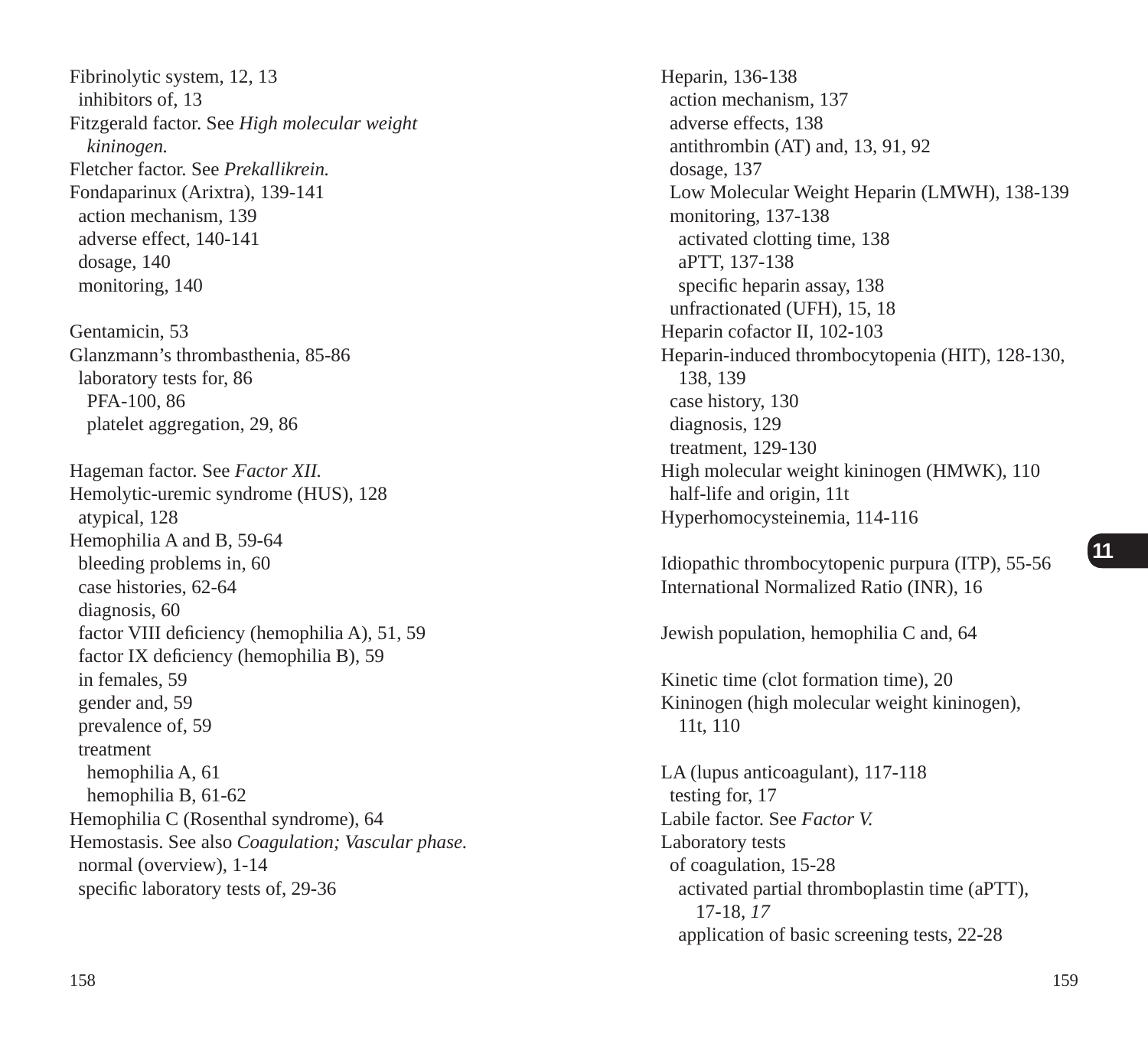Laboratory tests *(continued)* bleeding time, 19 complete blood count (CBC), 18 mixing tests, 18 platelet count, 18, 29 Platelet Function Analyzer, 19 prothrombin time (PT), 15-17, *16* screening tests of vascular phase, 18-21 thrombin time (TT), 15 thromboelastography/ometry, 19-21, *21* for Glanzmann's thrombasthenia, 86 PFA-100, 86 platelet aggregation, 29, 86 of hemostasis, 29-36 antithrombin (AT), 33 Bethesda Assay, 32 coagulation factor assays, 30-32, 70-71 D-dimer test, 35-36 dilute Russell's viper venom time (dRVVT), 35 factor V Leiden, 34 fibrin/fibrinogen degradation product assay, 36 fibrin monomer test, 36 fibrinogen measurement, 31-32 platelet aggregation, 29-30 platelet count, 29 Protein C, 33 Protein S, 33-34 prothrombin mutation 20210A, 35 reptilase time (RT), 32 specific factor assays, 30-31 tests for thrombotic risk factors, 33-36 vascular phase, 29-30 von Willebrand Factor Assay, 30 in liver disease, 45 for von Willebrand's disease, 80-81 factor VIII assay, 81 multimer analysis, 81

Laboratory tests, for von Willebrand's disease *(continued)* PFA-100, 80 platelet aggregation with ristocetin, 30, 81 vWF-Ag assay, 80 vWF assay (ristocetin cofactor), 30, 80 Lepirudin, 15, 18 Liver coagulation factors produced in, 11t functions of, 44 Liver disease, 44-48 case histories, 46-48 differentiating from DIC, 45-46 laboratory results, typical, 45 treatment and management, 48 Low Molecular Weight Heparin (LMWH), 138-139 antithrombin (AT) and, 13 heparin-induced thrombocytopenia (HIT) and, 129 Lupus anticoagulant (LA), 17, 117-118 Lysis index, 20

Malignancy, 122-124 case histories, 123-124 diagnosis, 122 mechanisms leading to thrombosis, 122 treatment, 123 Maximum amplitude/maximum clot firmness (MCF), 20 Maximum lysis (ML), 20 Mixing tests, 18 Multimer analysis, 81

Nephrotic syndrome, 124-125 Normal hemostasis, overview, 1-14, *10*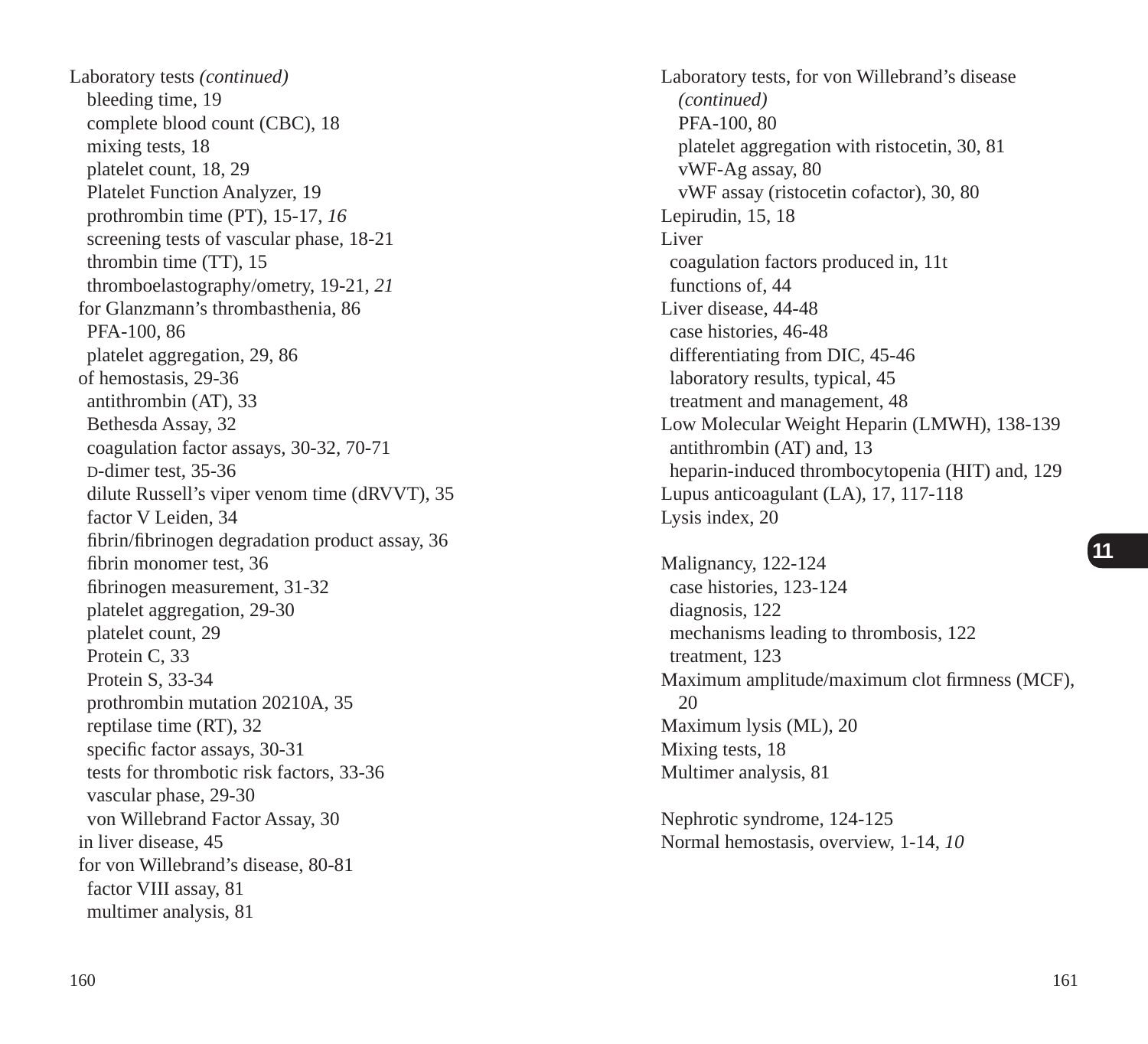P2Y1 and P2Y12 receptor proteins, 9, 136 Penicillin, 53 PFA-100 (Platelet Function Analyzer), 19, 80, 86, 133, 134 Phosphatidic acid, 117 Phosphatidylethanolamine, 117 Phosphatidylserine, 117 Phospholipids, antibodies to, 119-121 PK. See *Prekallikrein.* Plasma thromboplastin antecedent. See *Factor XI.* Plasmin, 12-13 inhibitors of, 13 Plasminogen, 101 activation of, 12, 101 deficiency, 101-102, 102 acquired, 102 congenital, 101-102 plasminogen activator inhibitor, 13 tissue plasminogen activator (TPA), 12, 44, 101 Platelets adhesion to collagen, 9 treatment of qualitative platelet disorders, 89 Platelet aggregation, 9-12, 29-30, 135 in Glanzmann's thrombasthenia, 29, 86 inhibition of, 14 light transmission aggregometry, 133, 134 in nephrotic syndrome, 124, 125 with ristocetin, 29, 30, 80, 81 Platelet count, 18, 29, 39 in idiopathic thrombocytopenic purpura (ITP), 55 Platelet Function Analyzer (PFA-100), 19, 80, 86, 133, 134 Platelet inhibitory drugs, 133-136 aspirin, 133-134 clopidogrel (Plavix), 135-136 prasugrel (Effient), 136 Platelet storage pool disease, 88-89 Plavix. See *Clopidogrel.*

Pradaxa. See *Dabigatran.* Prasugrel (Effient), 29, 136 Prekallikrein (PK), 101, 113 deficiency (Fletcher Factor), 113-114 half-life and origin, 11t Prostacyclin, 12, 14 Prostaglandin D2, 14 Protein C, 12, 13, 95-96 action mechanism, 96 activated, 33, 34 half-life of, 95, 131 inhibitor, 95 laboratory test for, 33 vitamin K-dependence, 13, 95 Protein C deficiency, 14, 48, 95-98 case history, 97-98 congenital, 95-98 diagnosis, 6-7 treatment, 97 warfarin-induced tissue necrosis and, 96, 144 Protein S, 12, 13-14, 98 forms of, 98 laboratory test for, 33-34 vitamin K-dependence, 96 Protein S deficiency, 14, 48, 98-101 case history, 100-101 conditions associated with, 99 diagnosis, 99-100 forms of, 98 treatment, 100 warfarin and, 99, 144 Prothrombin (Factor II) assay for, 30 conversion to thrombin, 65 deficiency, 67-68 half-life and origin, 11t in normal hemostasis/coagulation, *10* Prothrombin complex concentrate, 61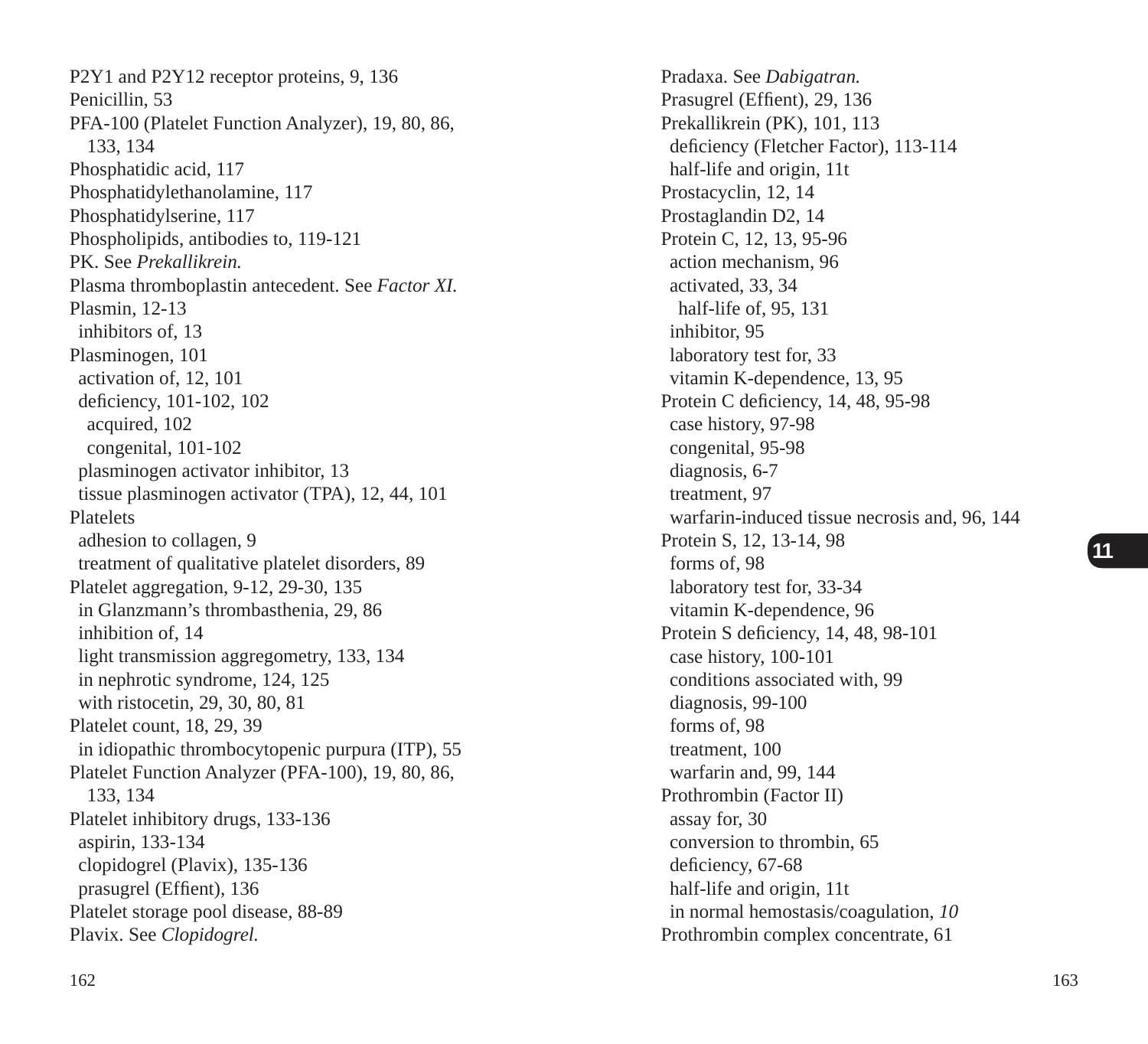Prothrombin 20210A (gene mutation), 35, 106-108 case history, 107-108 diagnosis, 106-107 laboratory test for, 35 Prothrombin time (PT), 15-17, *16*, 30 International Normalized Ratio (INR), 16 normal reference range, 17 prolonged, 16-17, 39, 45, 67, 74 Pulmonary embolus (PE) diagnosis of, 13 Protein S deficiency and, 99 Reptilase time (RT), 32 Risk factors for thrombotic disease, 91-116 acquired thrombotic disorders, 117-132 antiphospholipid syndrome, 117-121 hemolytic-uremic syndrome (HUS), 128 heparin-induced thrombocytopenia (HIT), 128-130 malignancy, 122-124 nephrotic syndrome, 124-125 thrombotic thrombocytopenic purpura (TTP), 125-129 warfarin-induced tissue necrosis, 130-131 congenital risk factors, 91-116 antithrombin (AT) deficiency, 14, 91-95 dysfibrinogenemia, 108-111 factor V Leiden, 103-106 factor XII deficiency, 111-113 heparin cofactor II, 102-103 hyperhomocysteinemia, 114-116 plasminogen deficiency, 101-102 prekallikrein deficiency, 113-114 protein C deficiency, 14, 48, 95-98 protein S deficiency, 14, 48, 98-101 prothrombin 20210A (gene mutation), 35, 106-108 liver-associated, 44-45 tests for thrombotic risk factors, 33-36

Ristocetin, 80 platelet aggregation with, 29, 30, 80, 81 ristocetin cofactor, 80 Rivaroxaban (Xarelto), 142 Rosenthal syndrome (hemophilia C), 64 RT (reptilase time), 32 Russell's viper venom, 35 Serotonin, 9 Stable factor. See *Factor VII.* Staphylokinase, 12 Streptokinase, 12 Streptomycin, 53 Stuart-Prower Factor. See *Factor X.* Systemic lupus erythematosis (SLE), 56 Thrombin acquired inhibitor to, 55 direct inhibitors, 15 inhibition by antithrombin (AT), 13, 91-92 Thrombin time (TT), 15 equation for, 15 prolonged, 15, 45, 74, 77 Thrombocytopenia, 18, 44, 45 Thromboelastography/ometry, 19-21, *21* Thromboplastin. See *Activated partial thromboplastin time (aPTT).* Thrombotic risk factors, 91-116. See also *Risk factors for thrombotic disease.* acquired thrombotic disorders, 117-132 congenital risk factors, 91-116 liver-associated, 44-45 tests for, 33-36 Thrombotic thrombocytopenic purpura (TTP), 125-129

 case history, 127-128 cause of, 126 characteristics, 125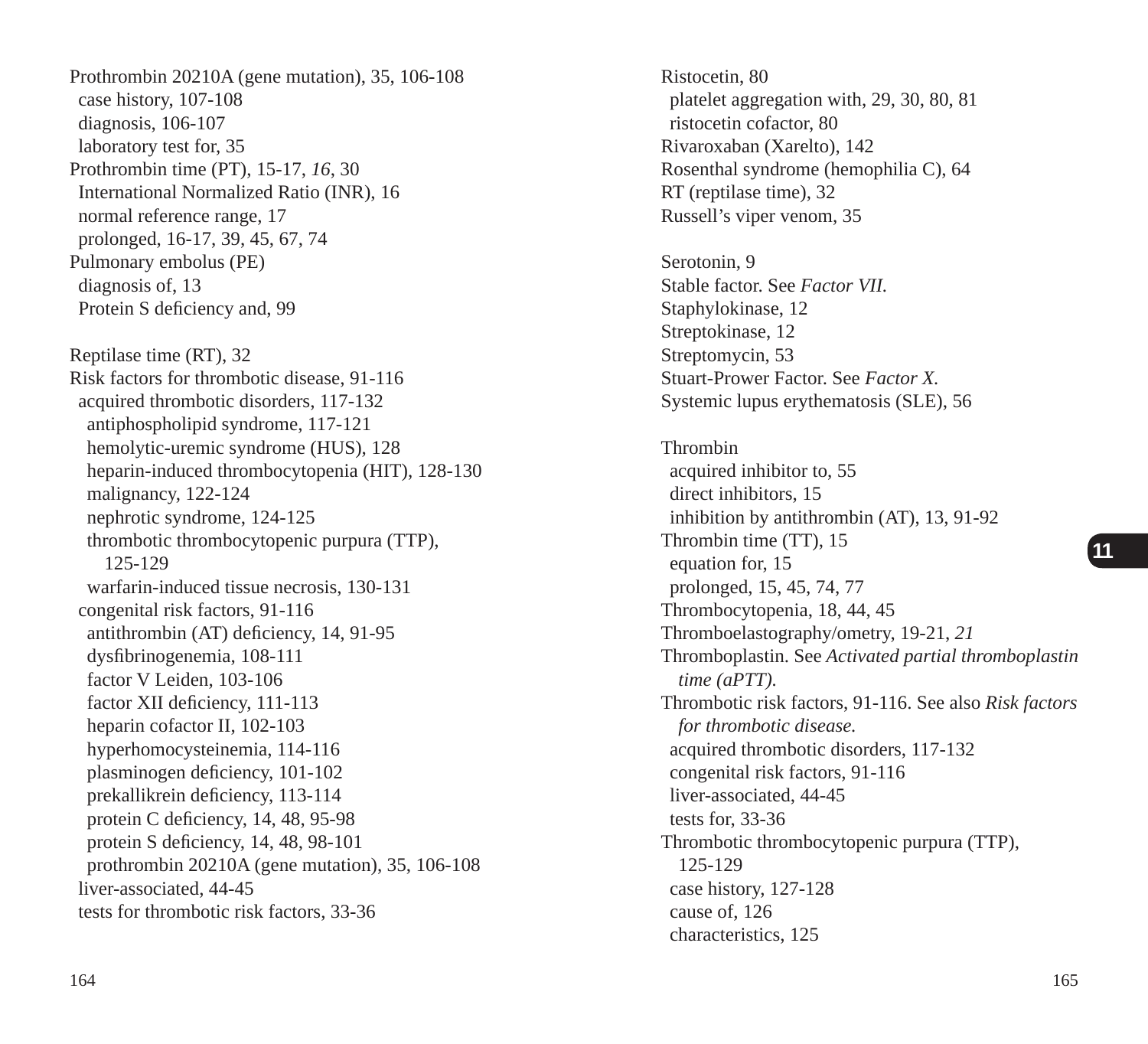Thrombotic thrombocytopenic purpura (TTP) *(continued)* diagnosis, 126-127 treatment, 127 Thromboxane, 12 Tissue factor, 9, *10*, 15 Tissue plasminogen activator. See *TPA.* TPA (tissue plasminogen activator), 12, 44, 101 Unfractionated heparin (UFH), 15 monitoring, 18 Urokinase, 12 Vascular phase, 9-12 basic screening tests of, 18-21 bleeding time, 19 platelet count, 18 Platelet Function Analyzer, 19 congenital bleeding disorders of, 79-90 Bernard-Soulier syndrome, 87-88 Glanzmann's thrombasthenia, 85-86 platelet storage pool disease, 88-89 von Willebrand's disease, 79-85 downregulation (control) of, 12, 14 physiologic regulation of, 14 specific laboratory tests of, 29-30 antithrombin (AT) test, 33 Bethesda Assay for strength of a coagulation factor inhibitor, 32 D-dimer test, 35-36 defects/deficiencies of coagulation factors, 30-32 dilute Russell's viper venom time (dRVVT), 35 factor assays for factors VIII, IX, XI, and XII, 30-31 factor V Leiden, 34 factor XIII assay, 31 fibrin/fibrinogen degradation product assay, 36 fibrin monomer test, 36

Vascular phase, specific laboratory tests *(continued)* fibrinogen measurement, 31-32 platelet aggregation, 29-30 platelet count, 29 Protein C, 33 Protein S, 33-34 prothrombin mutation 20210A, 35 reptilase time (RT), 32 specific factor assays (factors II, V, VII, and X), 30-31 thrombotic risk factors, 33-36 von Willebrand Factor Assay, 30 Vasoconstriction, 9 Vasodilation, 14 VerifyNow® Aspirin, 134 VerifyNow® P2Y12 test, 135 Vitamin K, 48 deficiency, 48-51 associated conditions, 49 case histories, 49-50 treatment and management, 50-51 given for warfarin adverse effects, 144 proteins C and S and, 13, 95, 96 sources of, 48-49 vitamin K-dependent coagulation factors, 44, 48, 65 von Willebrand factor (vWF), 19 actions of, 79 half-life and origin, 11t large multimers, thrombotic thrombocytopenic purpura and, 126 in normal hemostasis, 9 von Willebrand's disease, 79-85 bleeding tendency in, 80 case history, 84-85 diagnosis, 80-84 forms of, 81-83 history, typical, 79 laboratory features, 82-85